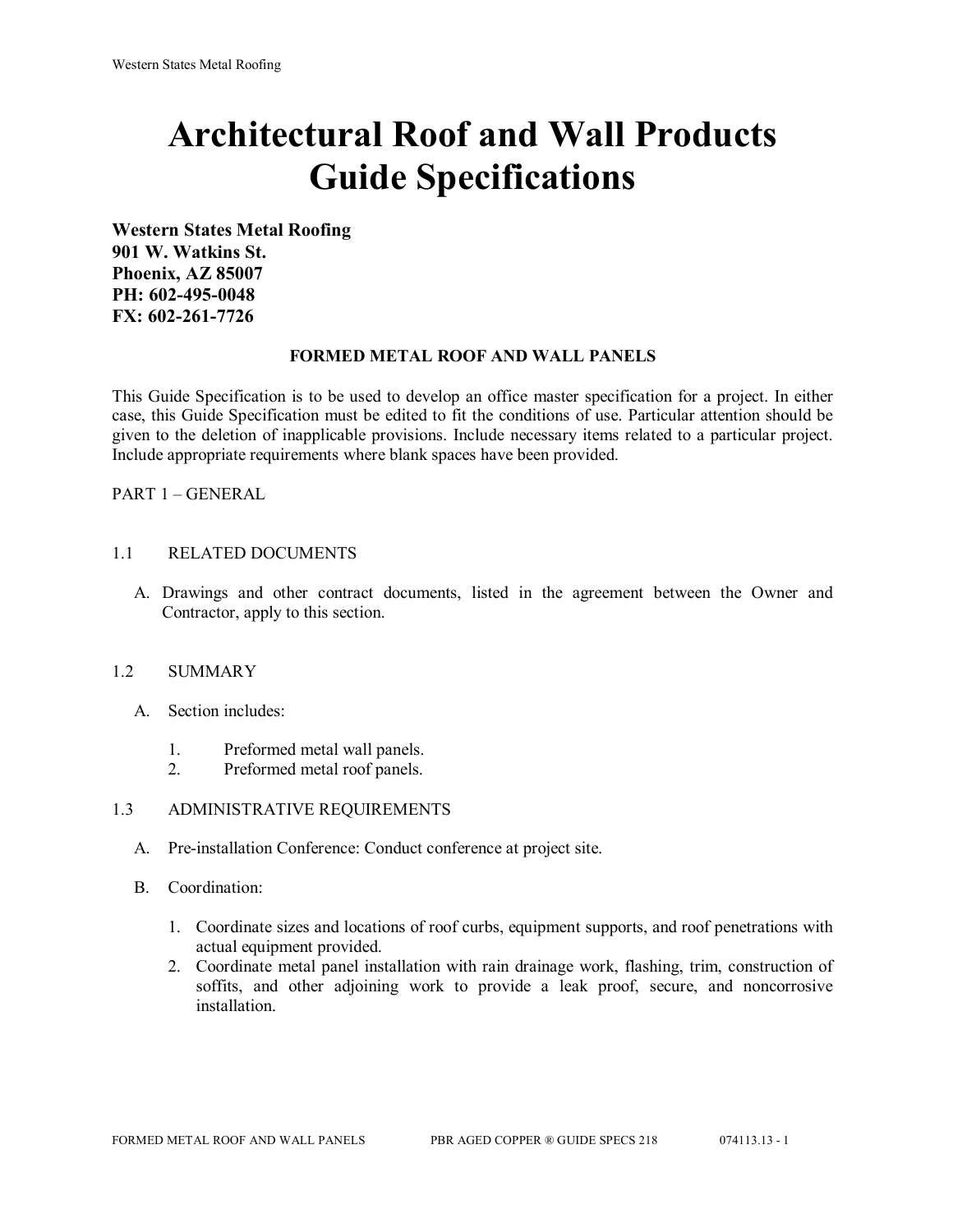## 1.4 SUBMITTALS

- A. Product Data:
	- 1. Include construction details, material descriptions, dimensions of individual components and profiles and finishes for each type of panel and accessory.
- B. Shop Drawings:
	- 1. Include fabrication and installation layouts of metal panels; details of edge conditions, joints, panel profiles, corners, anchorages, attachment system, trim, flashings, closures, accessories and special details.
	- 2. Accessories: Include details of the flashing, trim, and anchorage systems, at a scale of not less than 1-1/2 inches per 12 inches.
- C. Samples:
	- 1. Metal Panels: 12 inches long by actual panel width. Include fasteners, closures, and other metal panel accessories.
- D. Qualification Data: For Installer.
- E. Product Test Reports: For each product, for tests performed by a qualified testing agency.
- F. Filed quality control reports.
- G. Sample Warranties: For special warranties.
- 1.5 QUALITY ASSURANCE
	- A. Installer Qualifications: An entity that employs installers and supervisors who have a minimum of 3 years' experience in the installation of metal roof / wall panels.
	- B. Mockups: Build mockup; to verify selections made under sample submittals and to demonstrate aesthetic effects and set quality standards for fabrication and installation.
- 1.6 DELIVERY, STORAGE AND HANDLING
	- A. Deliver components, metal panels and other manufactured items so as not to be damaged or deformed. Package metal panels for protection during transportation and handling.
	- B. Store metal panels in a manner to prevent bending, warping, twisting and surface damage.
	- C. Stack metal panels horizontally on platforms or pallets, covered with suitable weather tight and ventilated covering. Store metal panels to ensure dryness with positive slope for drainage of water. Do not store metal panels in contact with other materials that might cause staining, denting or other surface damage.
	- D. Retain strippable protective covering on metal panels during installation.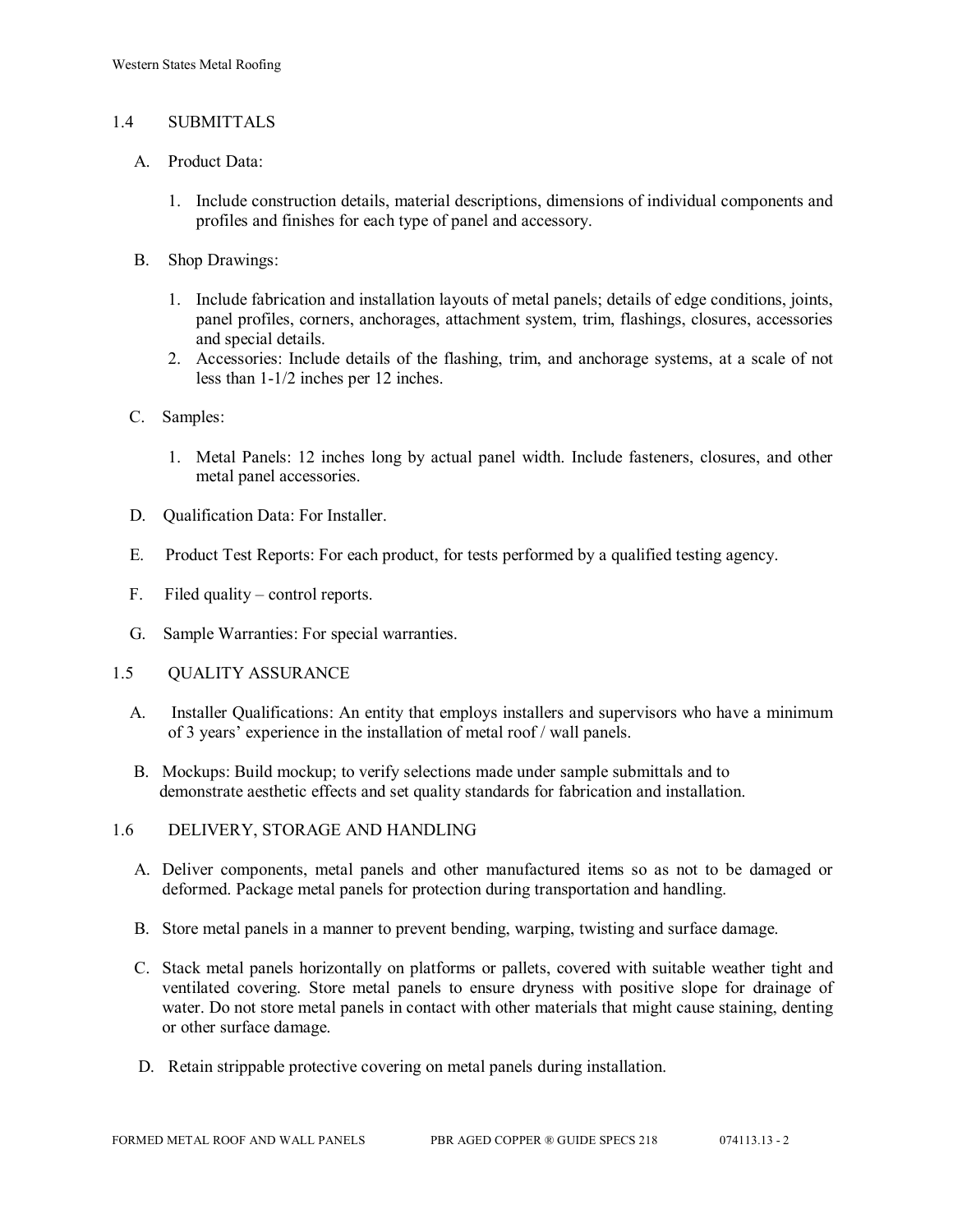## 1.7 FIELD CONDITIONS

A. Weather Limitations: Proceed with installation only when existing and forecasted weather conditions permit assembly of metal panels to be performed according to manufacturers' written instructions and warranty requirements.

## 1.8 WARRANTY

- A. MANUFACTURER'S PRODUCT WARRANTY
	- 1. Manufacturer's standard coating performance warranty, as available for specified installation and environmental conditions. (Contact a WSMR Representative to determine actual warranty criteria)

## B. CONTRACTORS WARRANTY

1. Warrant panels, flashings, sealants, fasteners, and accessories against defective materials and/ or workmanship, to remain watertight and weatherproof with normal usage for two (2) years following Project Substantial Completion date.

## PART 2 – PRODUCTS

## 2.1 MANUFACTURER

 A. Western States Decking, Inc., DBA - Western States Metal Roofing, 901 W. Watkins St., Phoenix, AZ 85007; Phone: (877) 787-5467; Fax: (602) 261-7726

Email: [sales@metalforroofing.com](mailto:sales@metalforroofing.com) Website: www.metalforroofing.com

B. Substitutions: In accordance with contract documents.

#### 2.2 METAL ROOF PANELS

- A. PBR Panel; Exposed Fastener Metal Panels: metal panel consisting of formed metal sheet with trapezoidal major ribs with intermediate stiffening ribs symmetrically placed between major ribs, installed by lapping edges of adjacent panels.
	- 1. Metal Panel Designation: PBR Panel
	- 2. Metallic- Coated Steel Sheet: Aluminum- zinc alloy- coated steel sheet minimum (Zincalume® or Galvalume®) complying with ASTM A 792/ A 792M, Class AZ50 coating designation; structural quality.
		- a. Nominal Thickness: [24 Gauge]
		- b. Exterior Finish Available In: Aged Copper ®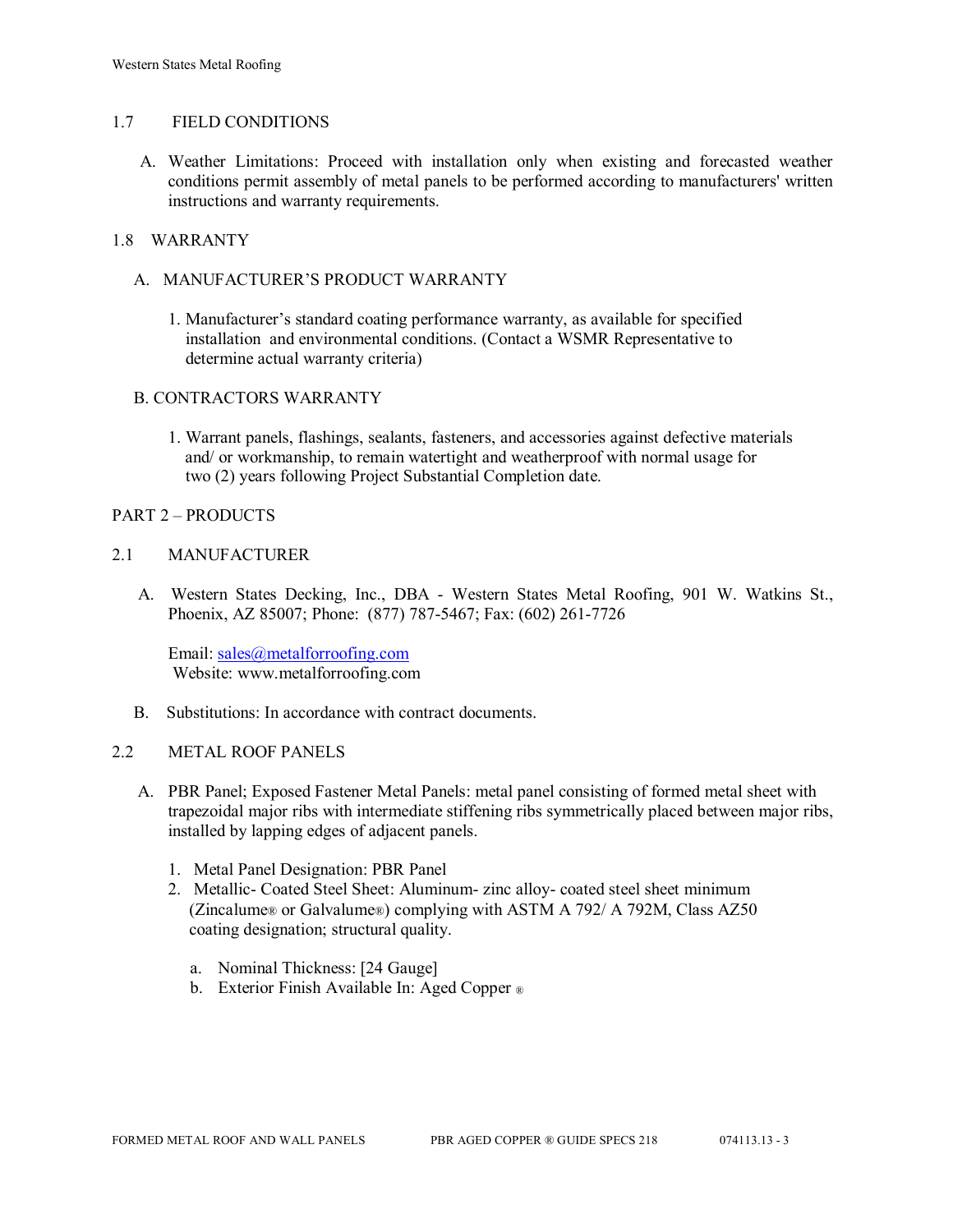- 3. Grade of Steel:
	- a. 24 Gauge Grade 50
- 4. Major- Rib Spacing: 12 inches on center
- 5. Panel Coverage: 36 inches
- 6. Panel Height: 1.25 inches

## 2.3 ACCESSORIES

- A. Self-Adhering, High- Temperature Underlayment: Provide self-adhering, cold applied, sheet underlayment, a minimum of 30 mils thick, specifically designed to withstand high metal temperatures beneath metal roofing. Provide primer when recommended by underlayment manufacturer.
	- 1. Thermal Stability: Stable after testing at 220 deg F; ASTM D 1970.
	- 2. Low- Temperature Flexibility: Passes after testing at minus 20 deg F; ASTM D 1970.
- B. Miscellaneous Metal Sub framing and Furring: ASTM C 645; cold formed, metallic- coated steel sheet, ASTM A 653/ A 653M, G90 coating designation or ASTM A 792/ A 792M, Class AZ55 aluminum- zinc alloy coating designation unless otherwise indicated. Provide manufacture's standard sections as required for support and alignment of metal panel system.
- C. Panel accessories: Provide components required for a complete, weather tight panel system including trim, clips, flashings, sealants, gaskets, fillers, closure strips, and similar items. Match material and finish of metal panels unless otherwise indicated.
	- 1. Closures: Provide closures at eaves and ridges, fabricated of same metal as metal panels.
	- 2. Backing Plates; Provide metal backing plates at panel end splices, fabricated from material recommended by manufacturer.
	- 3. Closure Strips: Closed-cell, expanded, cellular, rubber or cross linked, polyolefin-foam or closed-cell laminated polyethylene; minimum I -inch-thick, flexible closure strips; cut or pre-molded to match metal panel profile. Provide closure strips where indicated or necessary to ensure weather tight construction.
- D. Flashing and Trim: Provide flashing and trim formed from same material as metal panels as required to seal against weather and to provide finished appearance. Finish flashing and trim with same finish systems adjacent metal panels.
- E. Panel Fasteners: Self-tapping screws designed to withstand design loads. Provide EPDM or PVC sealing washers for exposed fasteners.
- F. Panel Sealants: Provide sealant type recommended by manufacturers that are compatible with panel materials, are non-staining and do not damage panel finish.
- G. Metal Protection: When dissimilar metals contact each other or corrosive substrates, protect against galvanic.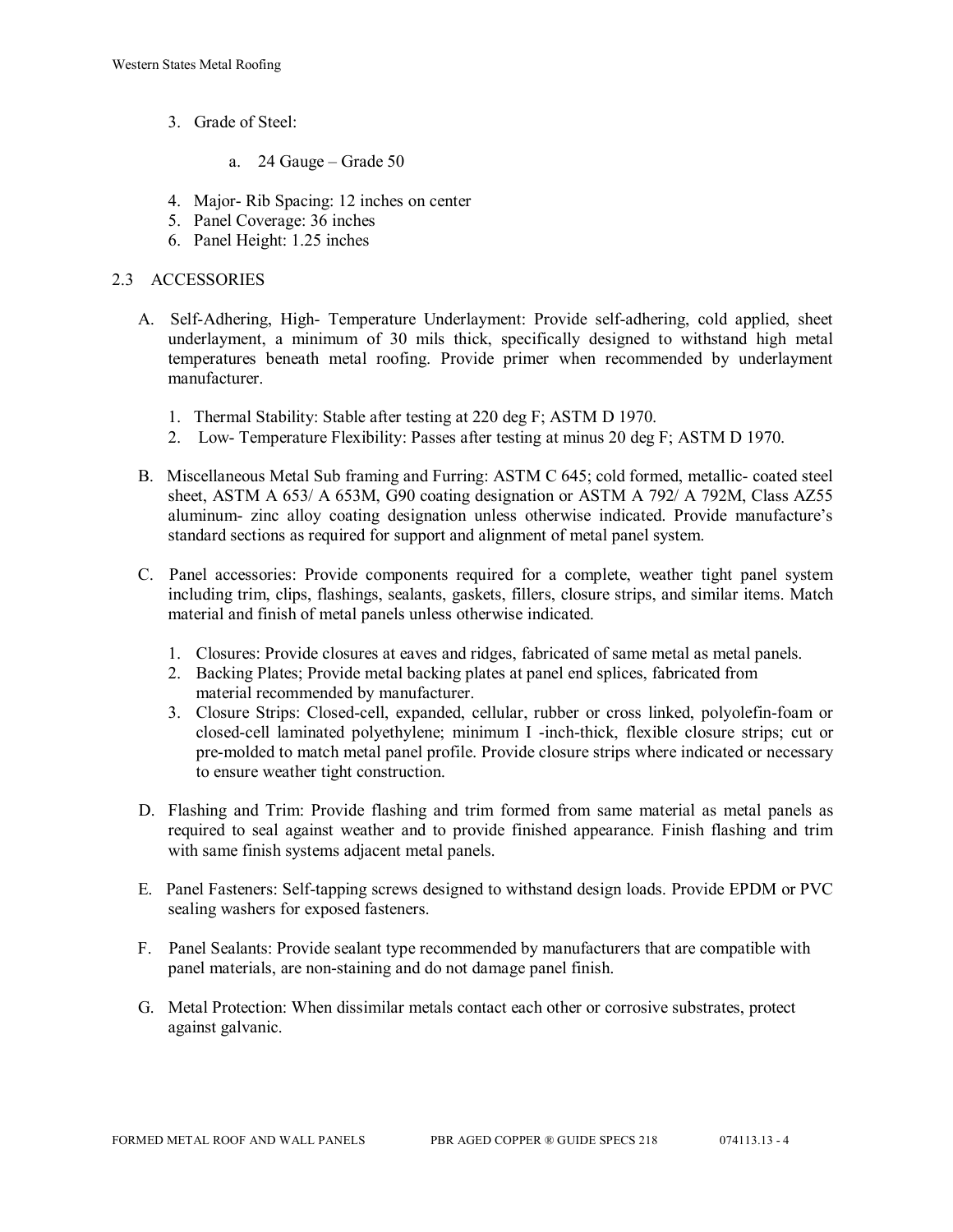## 2.4 FABRICATION

- A. General: Fabricate and finish metal panels and accessories at the factory, by manufacturers Standard procedures and processes, as necessary to fulfill indicated performance requirements demonstrated by laboratory testing. Comply with indicated profiles and with dimensional and structural requirements.
- B. Provide panel profile, including major ribs and intermediate stiffening ribs, if any, for full length of panel.
- C. Sheet Metal Flashing and Trim: Fabricate flashing and trim to comply with manufacturer's recommendations and recommendation in SMACNA's "Architectural Sheet Metal Manual" that apply to design, dimensions, metal, and other characteristics of item indicated.

## 2.5 FINISHES

- A. Protect mechanical and painted finishes on exposed surfaces from damage by applying a strippable, temporary protective covering before shipping.
- B. Appearance of Finished Work: Variations in appearance of abutting or adjacent pieces are acceptable if they are within one- half of the range of approved Samples. Noticeable variations in same piece are unacceptable. Variations in appearance of other components are acceptable if they are within the range of approved Samples and are assembled or installed to minimize contrast.
- C. Steel Panels Finish:
	- 1. Exterior Finish: Sherwin- Williams Coil Coatings Fluropon® Effects Print LG: Polyvinylidine Fluoride, full 70 percent PVDF, substrate Galvalume, consisting of a bakedon 0.2 to 0.3 mil corrosion primer, and a baked on  $0.70 - 0.80$  mil Fluropon (70% PVDF) base coat, and a baked on  $0.15 - 0.25$  mil PVDF ink, and a  $0.4 - 0.5$  mil Fluropon (70%) PVDF) Clearcoat with a specular gloss of 8 to 15 when tested in accordance with ASTM D523 at 60 degrees.
	- 2. Interior Finish: Standard Polyester backer finish consisting of  $0.15 0.25$  primer coat and a  $0.30 - 0.40$  mil wash coat with a minimum total dryfilm thickness of  $0.45 - 0.65$  mil.

## PART 3- EXECUTION

#### 3.1 EXAMINATION

- A. Examine substrates, area, and conditions, with installer present, for compliance with requirements for installation tolerances, metal panel supports, and other conditions affecting performance of the work.
	- 1. Examine primary and secondary roof framing to verify that rafters, purlins, angles, channels, and other structural panel support members and anchorages have been installed within alignment tolerances required by metal roof panel manufacturer.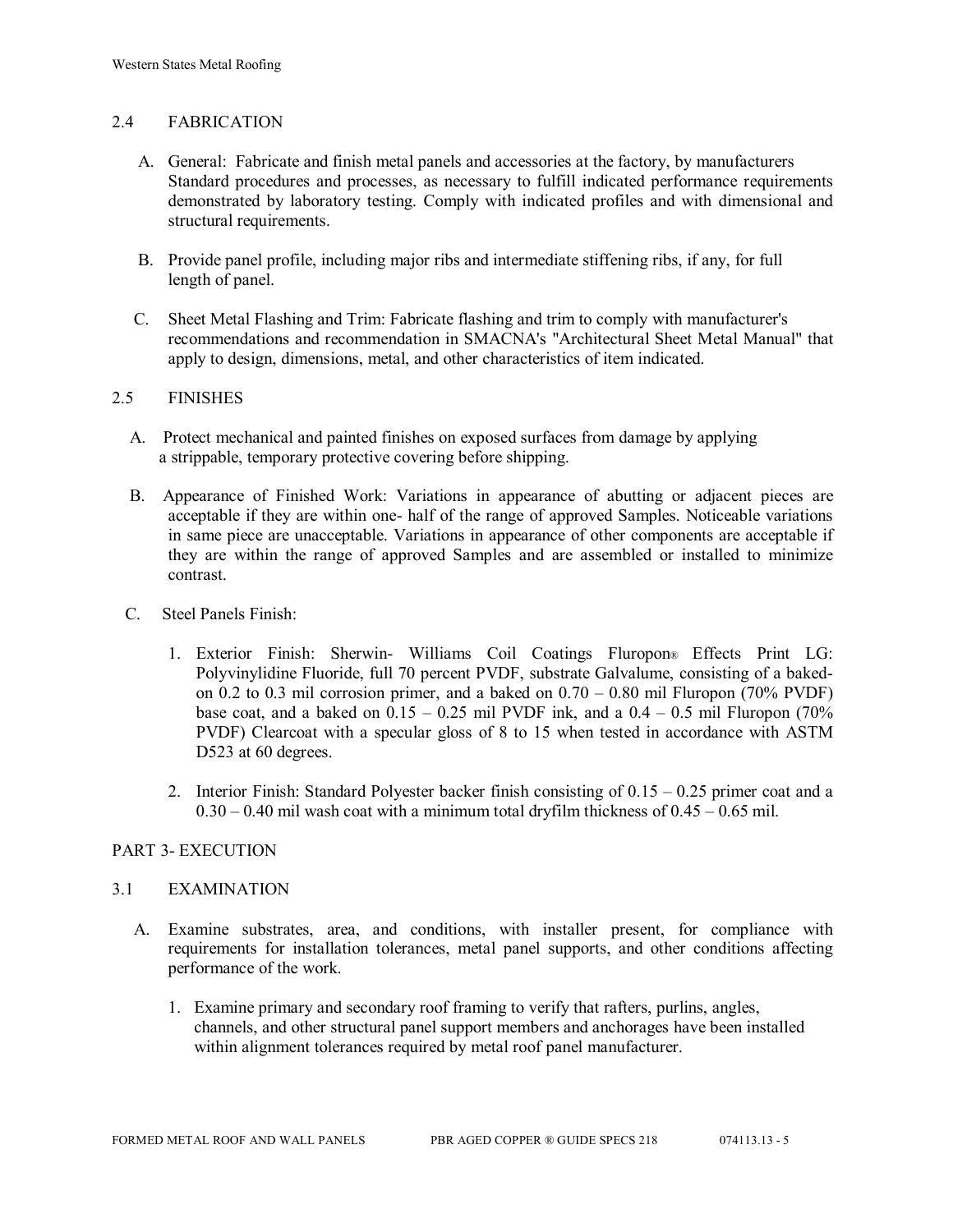- 2. Examine solid roof sheathing to verify that sheathing joints are supported by framing or blocking and that installation is within flatness tolerances required by metal roof panel manufacture.
	- a. Verify that air or water-resistive barriers have been installed over sheathing or backing substrate to prevent air infiltration or water penetration.
- B. Examine roughing-in for components and systems penetrating metal panels to verify actual locations of penetrations relative to seam locations of metal panels before installation.
- C. Proceed with installation only after unsatisfactory conditions have been corrected.

## 3.2 PREPARATION

- A. Miscellaneous Supports: Install sub framing, furring and other miscellaneous panel support members and anchorage according to ASTM C 754 and metal panel manufacturer's written recommendations.
- 3.3 UNDERLAYMENT INSTALLATION
	- A. Self- Adhering Sheet Underlayment: Apply primer if required by manufacturer. Comply with temperature restrictions of underlayment manufacturer for installation. Apply at locations indicated on Drawings, wrinkle free, in shingle fashion to shed water, and with end laps of not less than 6 inches staggered 24 inches between courses. Overlap side edges not less than 3- ½ inches. Roll laps with roller. Cover underlayment within 14 days.
	- B. Felt Underlayment: Apply at locations indicated [below] [on drawings], in shingle fashion to shed water. And with lapped joints of not less than 2 inches.
		- 1. Apply over the entire roof surface.
		- 2. Apply on roof not covered by self- adhering sheet underlayment. Lap over edges of self adhering sheet underlayment not less than 3 inches, in shingle fashion to shed water.
	- C. Slip Sheet: Apply slip sheet over underlayment before installing metal roof panels.
	- D. Flashings: Install flashings to cover underlayment to comply with requirements specified in Section 076200 "Sheet Metal Flashing and Trim."

## 3.4 METAL PANEL INSTALLATION

- A. General: Install metal panels according to manufacturer's written instructions in orientation, sizes, and locations indicated. Install panels perpendicular to supports unless otherwise indicated. Anchor metal panels and other components of the work securely in place, with provisions for thermal and structural movement.
	- 1. Shim or otherwise plumb substrates receiving metal panels.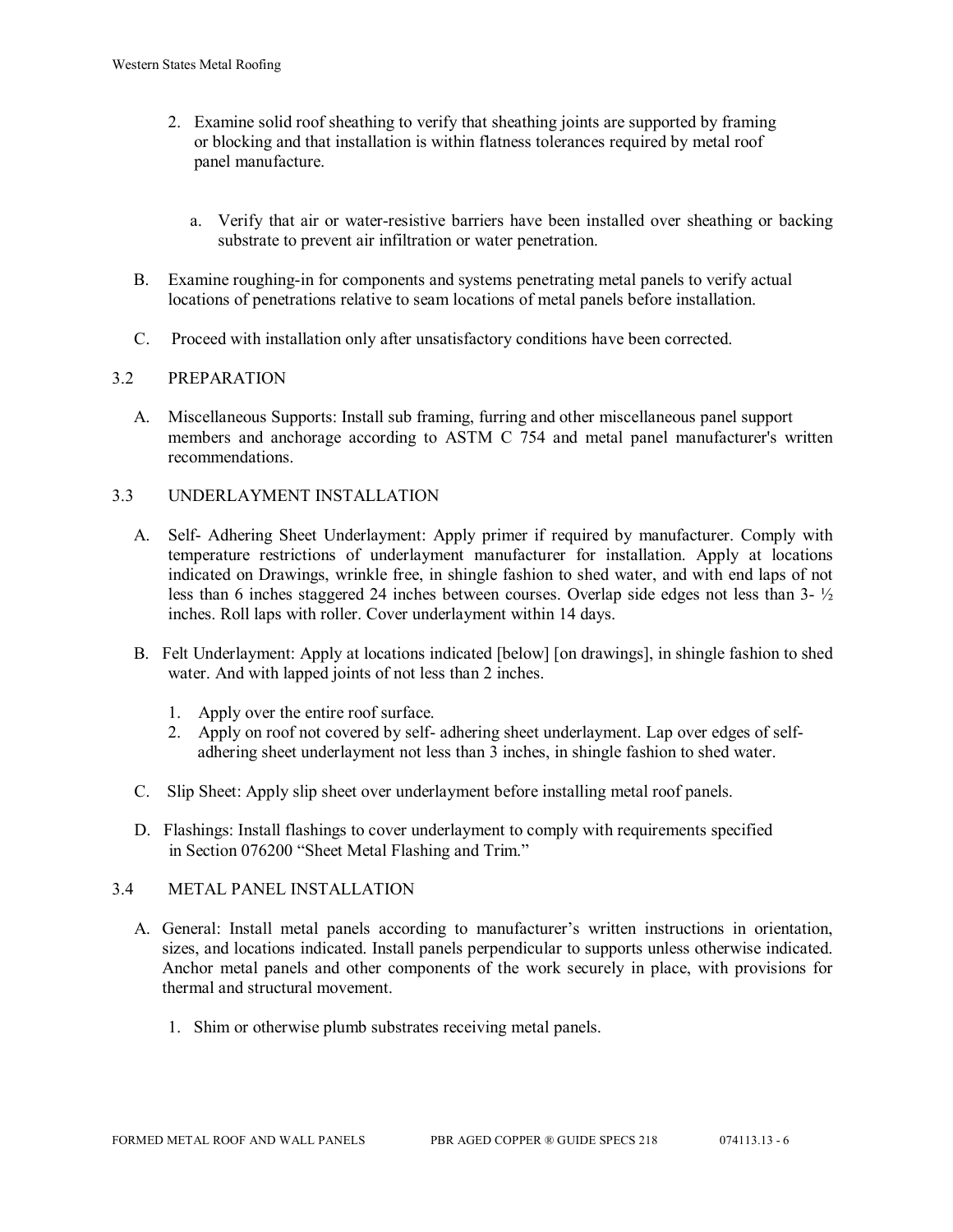- 2. Flash and seal metal panels at perimeter of all openings. Fasten with self-tapping screws. do not begin installation until air or water- resistive barriers and flashings that are concealed by metal panels are installed.
- 3. Install screw fasteners in predrilled holes.
- 4. Locate and space fastenings in uniform vertical and horizontal alignment.
- 5. Install flashing and trim as metal panel work proceeds.
- 6. Locate panel splices over, but not attached to, structural supports. Stagger panel splices and end laps to avoid a four – panel lap splice condition.
- 7. Align bottoms of metal panels and fasten with blind rivets, bolts, or self- tapping screws. Fasten flashings and trim around openings and similar elements with self-tapping screws.
- 8. Provide weather tight escutcheons for pipe—and conduit- penetrating panels.
- B. Fasteners:
	- 1. Steel Panels: Use galvanized steel fasteners.
- C. Metal Protection: When dissimilar metals contact each other or corrosive substrates, protect against galvanic action.
- D. Lap-Seam Metal Panels: Fasten metal panels to supports with fasteners at each lapped joint at location and spacing recommended by manufacturer.
	- 1. Lap ribbed or fluted sheets one full rib. Apply panels and associated items true to line for neat and weather tight enclosure.
	- 2. Provide metal backed washers under heads of exposed fasteners bearing on weather side of metal panels.
	- 3. Locate and space exposed fasteners in uniform vertical and horizontal alignment. Use proper tools to obtain controlled uniform compression for positive seal without rupture of washer.
	- 4. Install screw fasteners with power tools having controlled torque adjusted to compress Washer tightly without damage to washer, screw threads or panels. Install screws in predrilled holes.
	- 5. Flash and seal pans with weather closures at perimeter of all openings.
- E. Accessory Installation: install accessories with positive anchorage to building and weather tight Mounting, and provide for thermal expansion. Coordinate installation with flashings and other components.
	- 1. Install components, required for a complete metal panel system including trim, copings, corners, seam covers, flashings, sealants, gaskets, fillers, closure strips and similar items. Provide types indicated by metal wall panel manufacturer; or, if not indicated, provide types recommended by metal panel manufacturer.
- F. Flashing and Trim: Comply with performance requirements manufacturer's written installation instructions, and SMACNA's "Architectural Sheet Metal Manual." Provide concealed fasteners where possible, and set units true to line and level. Install work with laps, joints and seams that are permanently watertight.